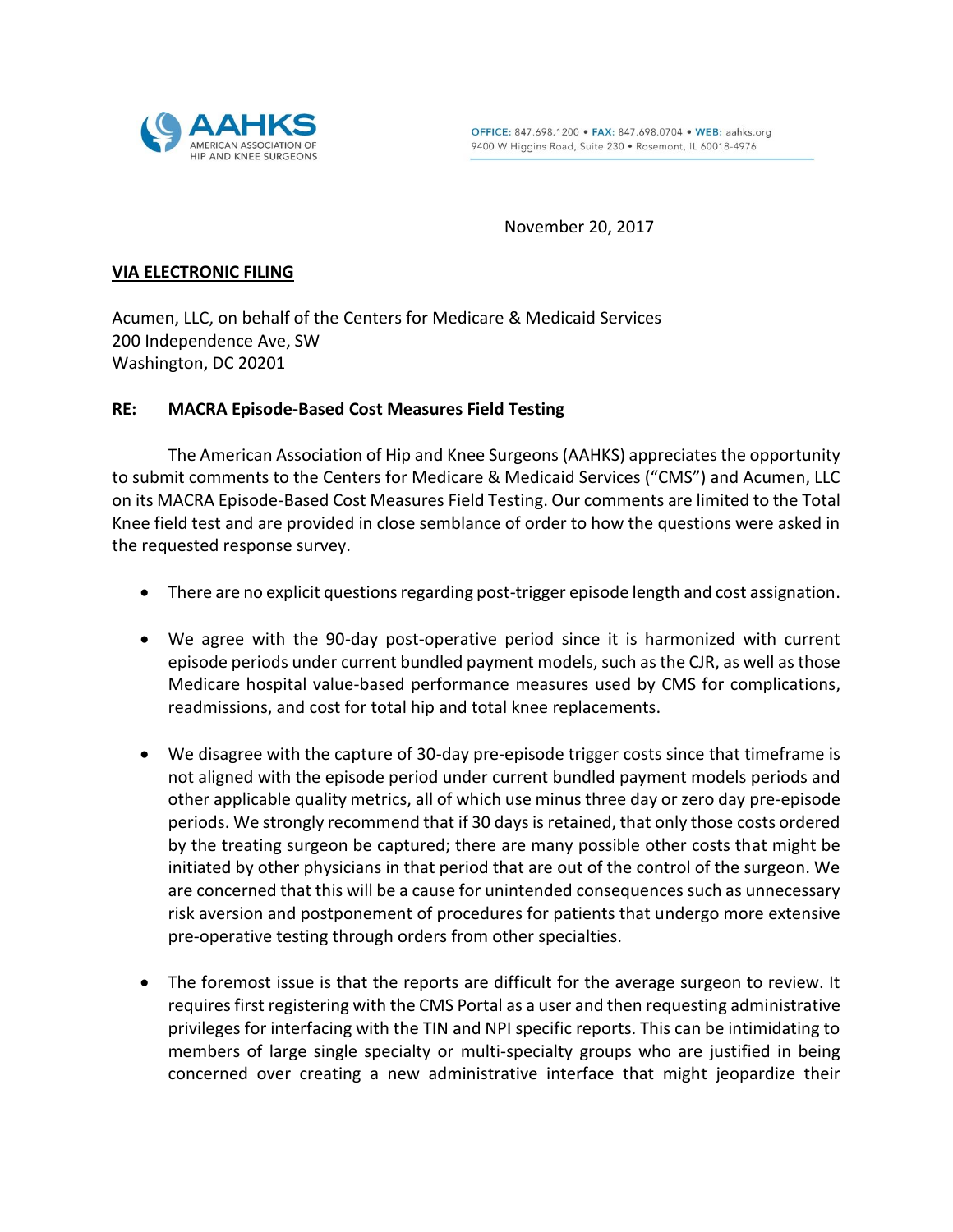working access. For the reports to have meaning, they need to be more accessible, userfriendly, and transparent.

- The overview data is difficult to assess. The percentage of cases with one class of costs versus another is confusing and labelled in such a generic way as to not provide meaningful feed-back. The same is true in terms of TIN versus non-TIN data. This part of the report does not give actionable feedback to target specific classes of costs since the incidence of the classes of cost are relative.
- As opposed to percentage reporting of incidence, average, and absolute costs, per category of cost would be more helpful. Equally important, it is not possible to separate the costs temporally, especially in attempting to review the pre-operative costs. This is an important issue since the pre-operative costs are contentious, as discussed above.
- The settings spreadsheet also does not distinguish time segments of the costs.
- We agree with the chosen episode groups as well as the groupings. We also agree with the risk adjustments and exclusions, pending further analysis and testing for validity and reliability.
- The clinical themes are too few. Other examples would be thematic grouping of costs centered on VTE or infections.
- Ideally, significant outlier costs would be made transparent to the surgeon, especially if it is a recurring cost that is not common to other surgeons. This would help to normalize costs across all surgeons to lower levels. One example could be the ordering of postoperative home continuous passive motion (CPM), for which there is little evidence of efficacy but which carries reasonably higher costs. The Episode cost group might be able to analyze such outlier costs in more expensive surgeons to help guide Acumen and CMS towards making the cost-impact more apparent to such providers.
- Finally, the issue of aligning the cost-measures with quality measures is currently difficult at the surgeon level. There are too few MIPS-approved performance/outcome measures specific to total knee replacement with which to align.

AAHKS would like to thank Acumen and CMS for giving us the opportunity to comment during this field testing period. You can reach us at [mzarski@aahks.org,](mailto:mzarski@aahks.org) or you may contact Joshua Kerr a[t jkerr@aahks.org.](mailto:jkerr@aahks.org)

\*\*\*